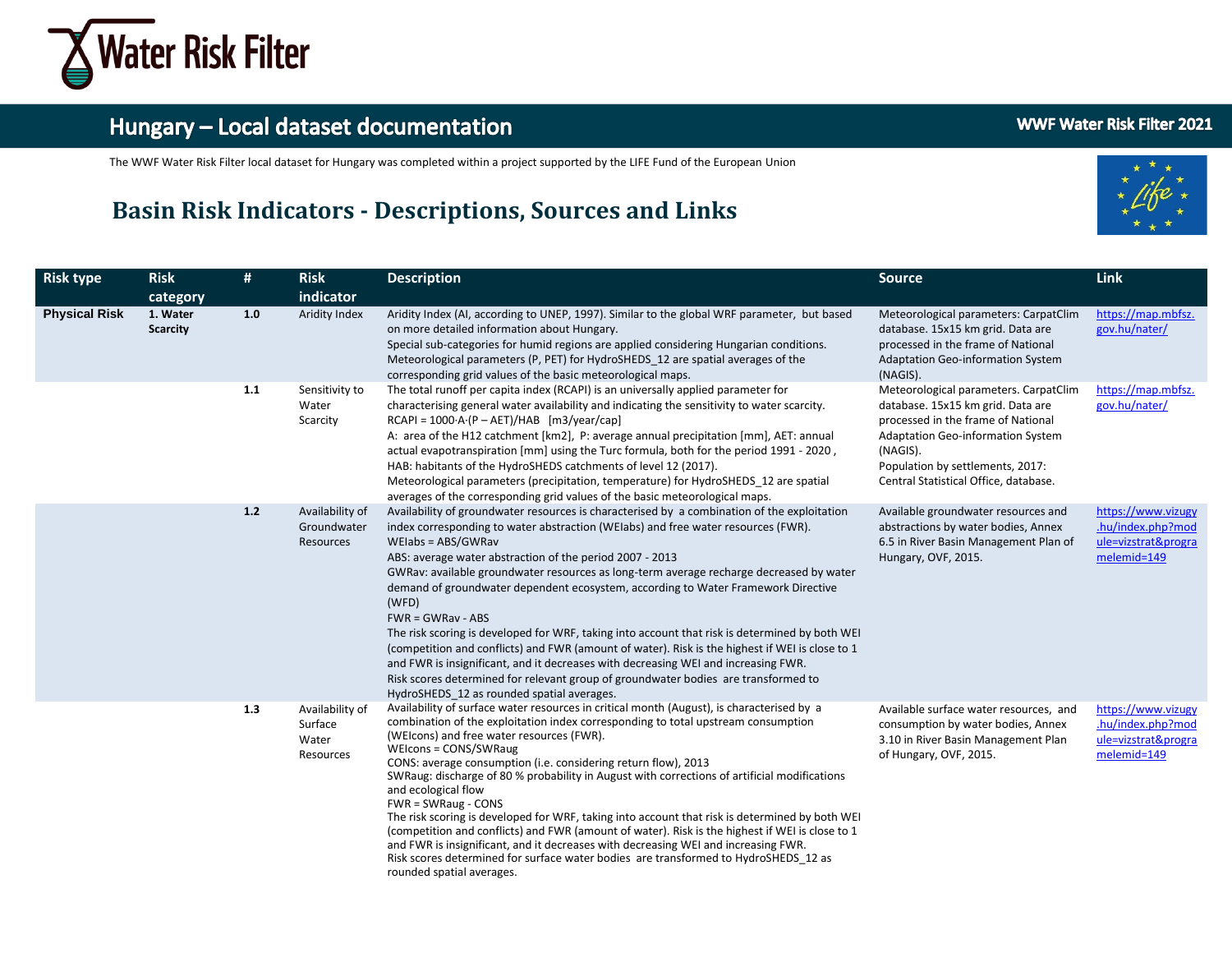

| <b>Risk type</b> | <b>Risk</b><br>category | #   | <b>Risk</b><br>indicator                                   | <b>Description</b>                                                                                                                                                                                                                                                                                                                                                                                                                                                                                                                                                                                                                                                                                                                                                                                                                                                                                                                                                                                                   | <b>Source</b>                                                                                                                                                                                                                                                                                                                      | Link                                                                                                                                  |
|------------------|-------------------------|-----|------------------------------------------------------------|----------------------------------------------------------------------------------------------------------------------------------------------------------------------------------------------------------------------------------------------------------------------------------------------------------------------------------------------------------------------------------------------------------------------------------------------------------------------------------------------------------------------------------------------------------------------------------------------------------------------------------------------------------------------------------------------------------------------------------------------------------------------------------------------------------------------------------------------------------------------------------------------------------------------------------------------------------------------------------------------------------------------|------------------------------------------------------------------------------------------------------------------------------------------------------------------------------------------------------------------------------------------------------------------------------------------------------------------------------------|---------------------------------------------------------------------------------------------------------------------------------------|
|                  |                         | 1.4 | Projected<br>Change in<br><b>Total Runoff</b>              | Impact of climate change on water resources is characterised by the change ratio of the total<br>runoff (see also Indicator 1.1, about recent condition): (P - AET)CC /(P - AET)basic<br>P: average annual precipitation [mm], AET: average annual actual evapotranspiration [mm],<br>CC indicates the values corresponding to the period 2021 - 2050 according to the Aladin RCM<br>and considering moderate climate scenario, while 'basic' indicates the period 1961 - 1990.<br>Meteorological parameters (precipitation, temperature) for HydroSHEDS 12 are spatial<br>averages of the corresponding grid values of the basic meteorological maps.                                                                                                                                                                                                                                                                                                                                                               | Meteorological parameters for the<br>period 1961-1990: CarpatClim<br>database.<br>Dataset for period 2021-2050: Aladin<br>RCM considering moderate climate<br>scenario. 15x15 km grid. Data are<br>processed in the frame of National<br><b>Adaptation Geo-information System</b><br>(NAGIS).                                      | https://map.mbfsz.<br>gov.hu/nater/                                                                                                   |
|                  |                         | 1.5 | Sensitivity to<br><b>Dryness</b>                           | A special index has been developed for Hungarian conditions. The Pálfai Drought index (PAI)<br>is named as 'drought index', however it rather characterises the dryness of the year or a<br>longer period according to a classification, uniformly applied for the whole country:<br>$PAI = 100 \cdot (TIV-VIII/PX-VIII) \cdot kt \cdot kp \cdot kgw$<br>TIV-VIII: average temperature between April and August [oC], PX-VIII: sum of precipitation<br>between October and August [mm], kt, kp, kgw: coefficients depending on number of days<br>with heat, on number of days without precipitation and on shallow groundwater level during<br>spring, respectively. All data correspond to the period 1991-2020.<br>PAI values for HydroSHEDS 12 are spatial averages of the corresponding grid values of the<br>PAI maps.                                                                                                                                                                                          | Meteorological parameters: CarpatClim<br>database. 15x15 km grid. Data are<br>processed in the frame of National<br>Adaptation Geo-information System<br>(NAGIS).                                                                                                                                                                  | https://map.mbfsz.<br>gov.hu/nater/                                                                                                   |
|                  |                         | 1.6 | Projected<br>Change in<br>Sensitivity to<br><b>Dryness</b> | Impact of climate change on sensitivity to dryness is characterised by the change ratio of the<br>Pálfai Drought Index (PAI) (see indicator 1.5): PAIcc/PAIbasic, where CC indicates the values<br>corresponding to the period 2021 - 2050 according to the Aladin RCM and considering a<br>moderate climate scenario, while 'basic' indicates the period 1961 - 1990.<br>Values of PAICC and PAIbasic for HydroSHEDS 12 are spatial averages of the corresponding<br>grid values of PAICC and PAIbasic.                                                                                                                                                                                                                                                                                                                                                                                                                                                                                                             | Meteorological parameters for the<br>period 1961-1990 : CarpatClim<br>database.<br>Dataset for the period 2021-2050:<br>Aladin RCM considering moderate<br>climate scenario. 15x15 km grid. Data<br>are processed in the frame of National<br><b>Adaptation Geo-information System</b><br>(NAGIS).                                 | https://map.mbfsz.<br>gov.hu/nater/                                                                                                   |
|                  | 2. Flooding             | 2.1 | Threats of<br>Inundations                                  | This indicator combines the threat of inundation by extreme floods and/or excess waters in<br>plains and from flash floods in hilly and mountainous regions.<br>Threat in plains is determined as probability of inundation weighted by the depth and<br>duration of the inundation. Inundation by floods from large rivers is considered in the<br>polders due to overtopping or breach of dykes, while inundation by excess waters according<br>to its occurrence. Representative threat for HydroSHEDS 12 in plains is the spatial average of<br>the corresponding grid values of basic threat maps.<br>Characterisation of the risk from flash floods is based on the map of threat to flash floods of 5<br>classes, considering soil, slope and vegetation. Representative threat for HydroSHEDS_12 in<br>hilly and mountainous regions is the spatial average of the corresponding polygons of threat<br>classes.<br>In HydroSHEDS 12 catchments having parts in plains and hills, the higher threat is taken. | Threat maps of flooding of different<br>depth: shapes. Grid of 100 x 100 m is<br>prepared for WRF.<br>Probability of occurrence of excess<br>waters: grid of 100 m x 100 m.<br>Both from Flood risk Management Plan<br>of Hungary, OVF, 2015.<br>Threat map of flash floods: shape.<br>Atlas, MTA Institute of Geography,<br>2018. | https://www.vizugy<br>.hu/index.php?mod<br>ule=vizstrat&progra<br>melemid=145<br>http://www.nemzet<br>iatlasz.hu/MNA/MN<br>A 2 13.pdf |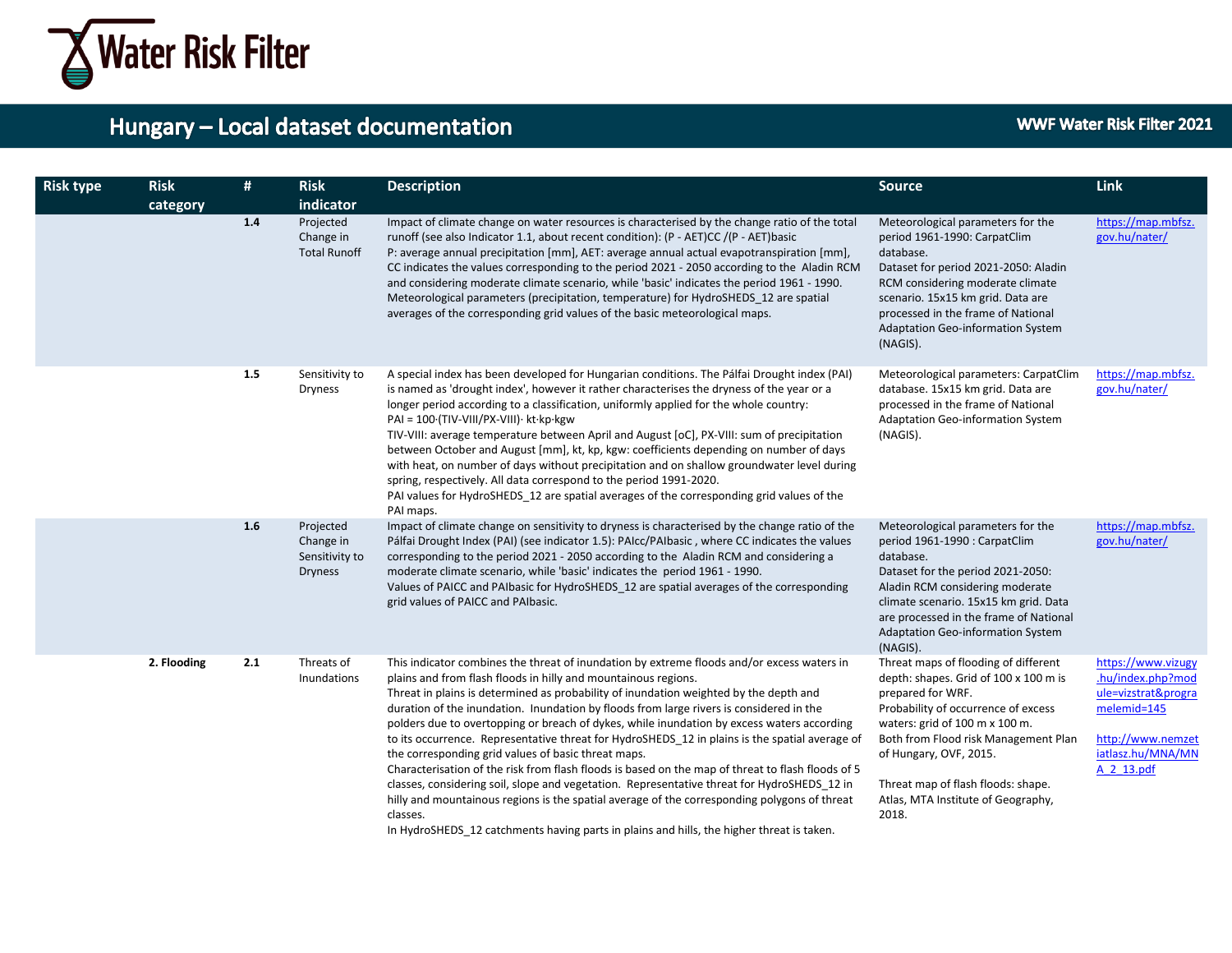

| <b>Risk type</b> | <b>Risk</b><br>category | #     | <b>Risk</b><br>indicator                                     | <b>Description</b>                                                                                                                                                                                                                                                                                                                                                                                                                                                                                                                                                                                                                                                                                                                                                                                                                      | <b>Source</b>                                                                                                                                                                                                                                                                                                                                                                                       | Link                                                                          |
|------------------|-------------------------|-------|--------------------------------------------------------------|-----------------------------------------------------------------------------------------------------------------------------------------------------------------------------------------------------------------------------------------------------------------------------------------------------------------------------------------------------------------------------------------------------------------------------------------------------------------------------------------------------------------------------------------------------------------------------------------------------------------------------------------------------------------------------------------------------------------------------------------------------------------------------------------------------------------------------------------|-----------------------------------------------------------------------------------------------------------------------------------------------------------------------------------------------------------------------------------------------------------------------------------------------------------------------------------------------------------------------------------------------------|-------------------------------------------------------------------------------|
|                  |                         | 2.2   | Projected<br>Change in<br>Flood<br>Occurrence                | Impact of climate change on floods is characterised by the average of the change ratios of<br>discharges of critical floods (i.e. return period 10, 50, 100 and 1000 years). The current<br>situation is based on the period 1970 - 1999 and the future on the period 2020 - 2049,<br>considering a moderate climate scenario (RCP 4.5). The simulations were produced by the<br>Potsdam Institute for Climate Impact Research (PIK). For the present evaluation almost 3000<br>'river sub-basins' were selected (relevant for Hungary). Results are considered only for those<br>floodplains where threat to floods (see 2.1 indicator) is identified.<br>Values for HydroSHEDS 12 are weighted (by flood dicharge of 10 years) averages of the<br>ratios corresponding to 'river sub-basins' having overlap with the given catchment. | OASIS Project: Future Danube River<br>Segment Flood Frequencies under<br>Climate Change,<br>Potsdam Institute for Climate Impact<br>Research (PIK)<br>Hattermann, F. F., Wortmann, M.,<br>Liersch, S., Toumi, R., Sparks, N.,<br>Genillard, C.,  & Hayes, B. (2018).<br>Simulation of flood hazard and risk in<br>the Danube basin with the Future<br>Danube Model. Climate Services, 12,<br>14-26. | http://www.oasisda<br>nube.eu/                                                |
|                  | 3. Water<br>Quality     | 3.1   | <b>Water Quality</b><br>Index<br>(Surface and<br>Groundwater | Risk related to the general water quality is characterised by the risks of both surface water<br>quality (indicator 3.1.1) and groundwater quality (indicator 3.1.2) weighted by the availability<br>of resources (indicator 1.3 and 1.2).                                                                                                                                                                                                                                                                                                                                                                                                                                                                                                                                                                                              | Prepared exclusively for WRF. (For<br>more information see sources for<br>indicators 3.1.1 and 3.1.2).                                                                                                                                                                                                                                                                                              |                                                                               |
|                  |                         | 3.1.1 | Surface water<br>quality                                     | Quality of surface water is characterised considering 4 quality elements (nutrient, organic<br>matter, salinity and hazardous substances - see also sub-indicators 3.1.3, 3.1.4, and 3.1.5).<br>Risk score of a water body is the maximum of the average of the risk scores of the physico-<br>chemical elements (nutrient, organic matter, salinity) and that of the hazardous substances.<br>Then, they are transformed to HydroSHEDS_12 as rounded spatial averages.                                                                                                                                                                                                                                                                                                                                                                 | Prepared exclusively for WRF. (For<br>more information see sources for<br>indicators 3.1.3, 3.1.4, 3.1.5)<br>Concerning Salinity: River Basin<br>Management Plan of Hungary, status<br>assessment, 2019.                                                                                                                                                                                            | https://www.vizugy<br>.hu/index.php?mod<br>ule=vizstrat&progra<br>melemid=149 |
|                  |                         | 3.1.2 | Groundwater<br>quality                                       | Quality of groundwater is characterised considering 3 sub-indicators (high salinity, nitrate<br>pollution, and drinking water quality problems of natural origin - see also sub-indicators 3.1.7,<br>3.1.8, 3.1.9). Risk score of a water body is the average of the risk scores of the sub-indicators.<br>Then, they are transformed to HydroSHEDS 12 as rounded spatial averages.                                                                                                                                                                                                                                                                                                                                                                                                                                                     | Prepared exclusively for WRF. (For<br>more information see sources for<br>indicators 3.1.7, 3.1.8, 3.1.9).                                                                                                                                                                                                                                                                                          |                                                                               |
|                  |                         | 3.1.3 | <b>Nutrient</b><br>content of<br>surface<br>waters           | High nutrient (nitrogen and phosphorus) content in surface water may cause eutrophication.<br>Classification at water body level is done according to the Water Framework Directive using<br>observed concentrations. In the case of missing data the risk is estimated based on load from<br>point and diffuse sources.<br>Risk scores determined for water bodies are transformed to HydroSHEDS 12 as rounded<br>spatial averages.                                                                                                                                                                                                                                                                                                                                                                                                    | River Basin Management Plan of<br>Hungary, status assessment, 2019,<br>Annex 6.1 in River Basin Management<br>Plan of Hungary, OVF, 2015.<br>National Emission Data Base.                                                                                                                                                                                                                           | https://www.vizugy<br>.hu/index.php?mod<br>ule=vizstrat&progra<br>melemid=149 |
|                  |                         | 3.1.4 | Organic<br>matter in<br>surface<br>waters                    | High organic matter in surface water may lead to reduced oxygen content causing downgrade<br>of certain species. Therefore it is characterised considering oxygen conditions (BOD, COD, DO).<br>Classification at water body level is done according to the Water Framework Directive. In the<br>case of missing data, the risk factor is estimated based on the load from waste water<br>discharges.<br>Risk scores determined for water bodies are transformed to HydroSHEDS 12 as rounded<br>spatial averages.                                                                                                                                                                                                                                                                                                                       | River Basin Management Plan of<br>Hungary, status assessment, 2019,<br>Annex 6.1 in River Basin Management<br>Plan of Hungary, OVF, 2015.<br>National Emission Data Base.                                                                                                                                                                                                                           | https://www.vizugy<br>.hu/index.php?mod<br>ule=vizstrat&progra<br>melemid=149 |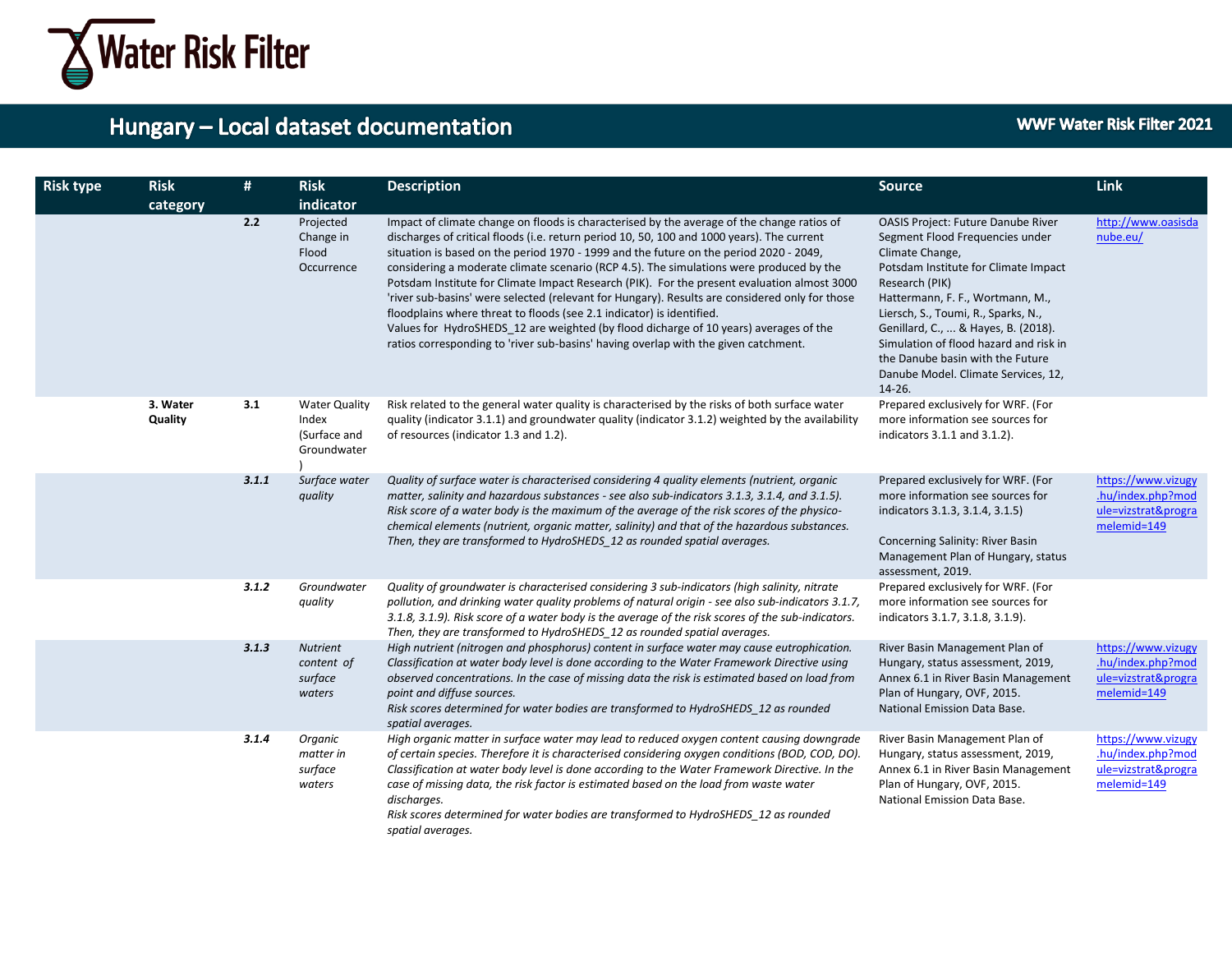

| <b>Risk type</b> | <b>Risk</b><br>category | #     | <b>Risk</b><br>indicator                                          | <b>Description</b>                                                                                                                                                                                                                                                                                                                                                                                                                                                                                                                                                                                                                                                                                                                                                                                                                                                                                                                                            | <b>Source</b>                                                                                                                                                                                                                                                                                                                                             | <b>Link</b>                                                                          |
|------------------|-------------------------|-------|-------------------------------------------------------------------|---------------------------------------------------------------------------------------------------------------------------------------------------------------------------------------------------------------------------------------------------------------------------------------------------------------------------------------------------------------------------------------------------------------------------------------------------------------------------------------------------------------------------------------------------------------------------------------------------------------------------------------------------------------------------------------------------------------------------------------------------------------------------------------------------------------------------------------------------------------------------------------------------------------------------------------------------------------|-----------------------------------------------------------------------------------------------------------------------------------------------------------------------------------------------------------------------------------------------------------------------------------------------------------------------------------------------------------|--------------------------------------------------------------------------------------|
|                  |                         | 3.1.5 | Hazardous<br>substances in<br>surface<br>waters                   | Hazardous substances may have toxic effect on the ecosystem. Two groups of substances are<br>considered: priority substances (PS: according to WFD list) and additionally some specific<br>pollutants relevant at Danube basin level (SPs: As, Cr, Zn, Cu). Risk scores at water body level<br>are determined by combining the occurrence of PSs and SPs and the lack or uncertainty of<br>monitoring data.<br>Risk scores determined for water bodies are transformed to HydroSHEDS 12 as rounded<br>spatial averages.                                                                                                                                                                                                                                                                                                                                                                                                                                       | River Basin Management Plan of<br>Hungary, status assessment, 2019,<br>Annex 6.1 in River Basin Management<br>Plan of Hungary, OVF, 2015.                                                                                                                                                                                                                 | https://www.vizugy<br>.hu/index.php?mod<br>ule=vizstrat&progra<br>melemid=149        |
|                  |                         | 3.1.6 | Erosion                                                           | Soil loss - from water point of view - may cause sedimentation of lakes and reservoirs or<br>jeopardising water quality, since it is a significant pathway of diffuse nutrient or pesticide<br>load. The indicator is based on the soil loss value, calculated with Universal Soil Loss Equation<br>(USLE).<br>Indicator values for HydroSHEDS 12 are spatial averages of the corresponding grid values of<br>the erosion map.                                                                                                                                                                                                                                                                                                                                                                                                                                                                                                                                | Modelling nutrient load from diffuse<br>sources for a 50 X 50 m grid, River<br>Basin Management Plan of Hungary,<br>OVF, 2015.                                                                                                                                                                                                                            | https://www.vizugy<br>.hu/index.php?mod<br>ule=vizstrat&progra<br>melemid=149        |
|                  |                         | 3.1.7 | Suitability for<br>irrigation                                     | High salinity content is unsuitable for irrigation. There are both groundwater and surface<br>water resources in Hungary with too high salinity, limiting or making impossible their<br>utilisation for irrigation. Sub-indicators are determined separately:<br>A: for groundwater according to the ratio of area with specific conductance higher than 1000<br>µS/cm inside the HydroSHEDS_12 (5 classes),<br>B: for surface waters in function of the observed specific conductance (5 classes) by water<br>bodies and then these values are transformed to HydroSHEDS 12 as rounded spatial<br>averages.<br>The overall risk score is determined combining the classes determined for groundwaters and<br>surface waters weighted by the availability of the corresponding resources (indicators 1.2 and<br>$1.3$ ).                                                                                                                                      | Specific conductance of surface water<br>bodies based on Hungarian monitoring,<br>Annex 6.1 in River Basin Management<br>Plan of Hungary, OVF, 2015.<br>Specific conductance of shallow<br>groundwater in Hungary. Grid 100 x<br>100 m, OVF, 2017.                                                                                                        | https://www.vizugy<br>.hu/index.php?mod<br>ule=vizstrat&progra<br>melemid=149        |
|                  |                         | 3.1.8 | Nitrate in<br>groundwater                                         | Nitrate pollution of groundwater is harmful for drinking water supply and for surface water<br>quality during low flow periods, when groundwater is supplying the water courses. Nitrate<br>pollution of groundwater is evaluated at water body scale in the River Basin Management<br>Plan according to three aspects:<br>A: polluted ratio of the water body<br>B: observed increasing trend in the average concentration of the water body<br>C: whether the groundwater contribute to nitrate-pollution of surface waters<br>The overall treat to nitrate pollution is determined by combination of the above aspects in a<br>scale from 1 (no pollution) to 5 (serious pollution).<br>Risk scores determined for water bodies are transformed to HydroSHEDS 12 as rounded<br>spatial averages.                                                                                                                                                           | Assessment of qualitative status of<br>groundwater. Annex 6.6 in River Basin<br>Management Plan of Hungary, OVF,<br>2015.                                                                                                                                                                                                                                 | https://www.vizugy<br>.hu/index.php?mod<br>ule=vizstrat&progra<br>melemid=149        |
|                  |                         | 3.1.9 | <b>Drinking</b><br>water quality<br>problems of<br>natural origin | Quality of groundwater resources, mainly in deeper aquifers are often not directly suitable for<br>drinking water supply due to high concentration of substances of natural origin. These usually<br>naturally protected waters need special treatment. This indicator summarises the potential<br>problem at HydroSheds 12 as weighted occurrence of the relevant substances: arsenic $+$<br>nitrite (weight: 0,4), boron + fluoride (0.3), ammonium (0,2), iron + manganese (0.1). The<br>weight reflects the difficulties in treatment, since higher concentration than the standard in<br>the water used for drinking purposes is not allowed. Water provided by the public network is<br>treated, the risk is related to new water abstractions beyond the public system. The<br>occurrence is characterised by the area of the settlements where a certain substance<br>represents quality problem for public water supply (see source of information). | Basic information: List of settlements<br>where by substances where it occurs in<br>higher concentration than the standard<br>(thus treatment is needed) in<br>Governmental Decree 201/2001. (X.<br>25.) on requirements toward drinking<br>water quality.<br>Program for improving drinking water<br>quality, Several projects from 2005<br>until today. | http://www.ovf.hu/<br>hu/lezart-<br>projektek/egeszseg<br>es-ivoviz-<br>megteremtese |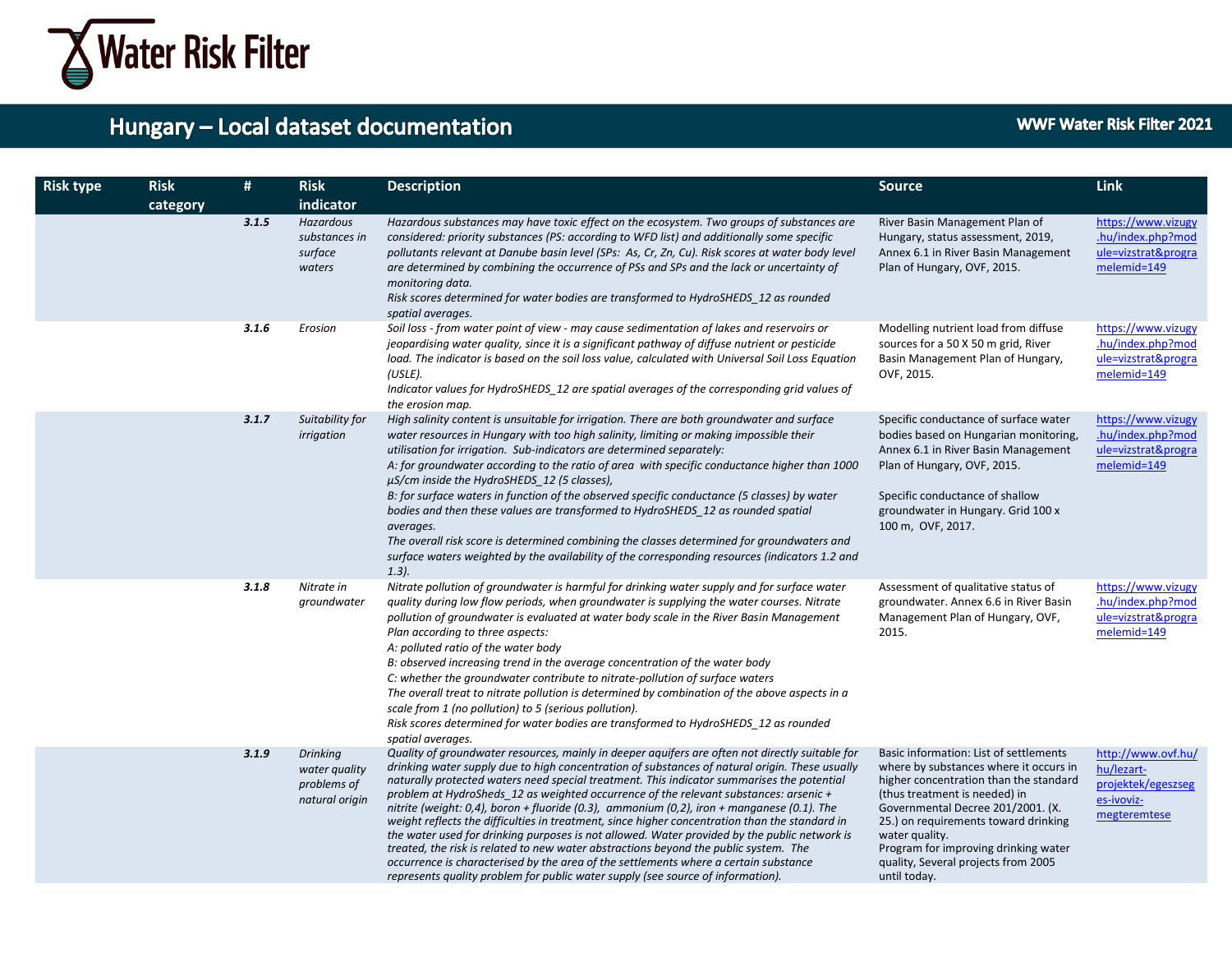

#### **WWF Water Risk Filter 2021**

Zimmermann, N. E. (2017). Implementation and application of multiple potential natural vegetation

| <b>Risk type</b> | <b>Risk</b><br>category                | $\#$ | <b>Risk</b><br>indicator                      | <b>Description</b>                                                                                                                                                                                                                                                                                                                                                                                                                                                                                                                                                                                                                                                                                                                                                                                      | <b>Source</b>                                                                                                                                                                                                                                                                                                                                                                                                                                                                                                                                                                                                                                                                                                                                                                                     | <b>Link</b>                                                                   |
|------------------|----------------------------------------|------|-----------------------------------------------|---------------------------------------------------------------------------------------------------------------------------------------------------------------------------------------------------------------------------------------------------------------------------------------------------------------------------------------------------------------------------------------------------------------------------------------------------------------------------------------------------------------------------------------------------------------------------------------------------------------------------------------------------------------------------------------------------------------------------------------------------------------------------------------------------------|---------------------------------------------------------------------------------------------------------------------------------------------------------------------------------------------------------------------------------------------------------------------------------------------------------------------------------------------------------------------------------------------------------------------------------------------------------------------------------------------------------------------------------------------------------------------------------------------------------------------------------------------------------------------------------------------------------------------------------------------------------------------------------------------------|-------------------------------------------------------------------------------|
|                  | 4. Ecosystem<br><b>Services Status</b> | 4.1  | Ecological<br>Status of<br>Surface<br>Water   | Level of ecosystem services is in close relation with the ecological status of the water body. It<br>is determined according to the EU Water Framework Directive, considering biological,<br>physico-chemical and hydromorphological conditions, mainly based on monitoring data. In<br>the case of missing classification, the risk factor is 4.<br>Risk scores determined for water bodies are transformed to HydroSHEDS 12 as rounded<br>spatial averages.                                                                                                                                                                                                                                                                                                                                           | Surface water ecological status<br>classification by water bodies, Annex<br>6.1 in River Basin Management Plan of<br>Hungary, OVF, 2015.                                                                                                                                                                                                                                                                                                                                                                                                                                                                                                                                                                                                                                                          | https://www.vizugy<br>.hu/index.php?mod<br>ule=vizstrat&progra<br>melemid=149 |
|                  |                                        | 4.2  | Natural<br>Capital Index<br>of<br>Watersheds  | Natural Capital Index (NCI; ten Brink 2000, de Groot et al. 2003) is a biodiversity indicator,<br>which expresses the difference of a complex landscape consisting of different habitats from<br>its potentially most natural state, by combining the quality and extent of natural and semi-<br>natural vegetation into one metric (Czúcz et al. 2012). The magnitude of natural capital is the<br>available proportion in % (1 - 100) of the potential maximum natural capital (most natural<br>state) of a complex landscape. The corresponding GIS Database (META) contains the results<br>of a nationwide survey of habitats in form of hexagons of 35 ha.<br>Values for HydroSHEDS 12 are spatial averages of the NCIs of corresponding hexagons and<br>rescaled to a five-level ordinal scale.   | META: GIS Database of the Hungarian<br>Habitats. Molnár Zs, Bartha S,<br>Seregélyes T, Illyés E, Botta-Dukát Z,<br>Tímár G, Horváth F, Révész A, Kun A,<br>Bölöni J. (2007). A grid-based, satellite-<br>image supported, multi-attributed<br>vegetation mapping method (MÉTA).<br>Folia Geobotanica et Phytotaxonomica<br>42(3): 225-247.<br>NCI: Ten Brink, B. J. E. (2000).<br>Biodiversity indicators for the OECD<br>Environmental Outlook and Strategy. A<br>feasibility study. RIVM report<br>402001014.<br>Czúcz, B., Molnár, Z., Horváth, F., Nagy,<br>G. G., Botta-Dukát, Z., & Török, K.<br>(2012). Using the natural capital index<br>framework as a scalable aggregation<br>methodology for regional biodiversity<br>indicators. Journal for Nature<br>Conservation, 20(3), 144-152. | https://www.noven<br>yzetiterkep.hu/engli<br>sh/node/631                      |
|                  |                                        | 4.3  | Projected<br>Change in<br>Wetland<br>Habitats | The layer characterises the maximum potential impact of climate change on the occurrence<br>of wetland habitats in the HydroSHEDS 12 catchments. The indicator is based on the<br>probability of potential occurrence of habitats on a five-point ordinal scale. It represents the<br>maximum potential change in the probability of occurrence for the most important,<br>successionally stable semi-natural wetland habitats, occurring in the given HydroSHEDS_12<br>(i.e. it does not cover habitats that could occur in principle but do not occur in the baseline<br>period). Potential impact is investigated between the modelled future status for 2021-2050<br>and the reference period of 1977-2006, considering a moderate climate scenario (RCP 4.5)<br>according to Aladin climate model. | META: GIS Database of the Hungarian<br>Habitats. Molnár Zs, Bartha S,<br>Seregélyes T, Illyés E, Botta-Dukát Z,<br>Tímár G, Horváth F, Révész A, Kun A,<br>Bölöni J. (2007). A grid-based, satellite-<br>image supported, multi-attributed<br>vegetation mapping method (MÉTA).<br>Folia Geobotanica et Phytotaxonomica<br>42(3): 225-247.<br>Somodi, I., Molnár, Z., Czúcz, B., Bede-<br>Fazekas, Á., Bölöni, J., Pásztor, L.,  &                                                                                                                                                                                                                                                                                                                                                                |                                                                               |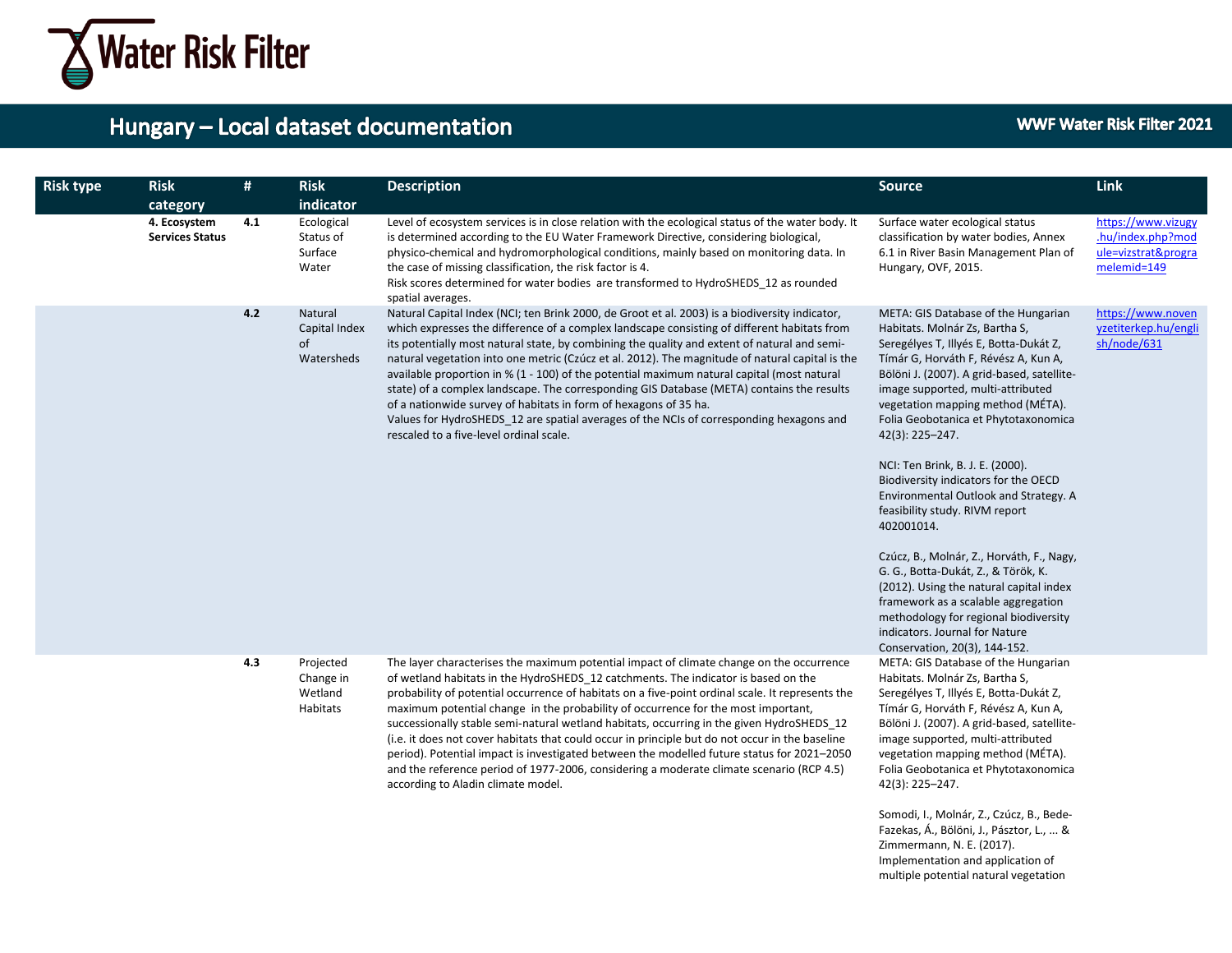

| <b>Risk type</b>       | <b>Risk</b><br>category                | #   | <b>Risk</b><br>indicator                                                   | <b>Description</b>                                                                                                                                                                                                                                                                                                                                                 | <b>Source</b>                                                                                                            | <b>Link</b>                  |
|------------------------|----------------------------------------|-----|----------------------------------------------------------------------------|--------------------------------------------------------------------------------------------------------------------------------------------------------------------------------------------------------------------------------------------------------------------------------------------------------------------------------------------------------------------|--------------------------------------------------------------------------------------------------------------------------|------------------------------|
|                        |                                        |     |                                                                            |                                                                                                                                                                                                                                                                                                                                                                    | models-a case study of Hungary.<br>Journal of Vegetation Science, 28(6),<br>1260-1269.                                   |                              |
| <b>Regulatory Risk</b> | 5. Enabling<br><b>Environment</b>      | 5.1 | Freshwater<br><b>Policy Status</b><br>(SDG 6.5.1)                          | See Global Documentation on Indicators, Sources and Description                                                                                                                                                                                                                                                                                                    |                                                                                                                          |                              |
|                        |                                        | 5.2 | Freshwater<br>Law Status<br>(SDG 6.5.1)                                    | See Global Documentation on Indicators, Sources and Description                                                                                                                                                                                                                                                                                                    |                                                                                                                          |                              |
|                        |                                        | 5.3 | Implementati<br>on Status of<br>Water<br>Management<br>Plans (SDG<br>6.5.1 | See Global Documentation on Indicators, Sources and Description                                                                                                                                                                                                                                                                                                    |                                                                                                                          |                              |
|                        | 6. Institutions<br>& Governance        | 6.1 | Corruption<br>Perceptions<br>Index                                         | See Global Documentation on Indicators, Sources and Description                                                                                                                                                                                                                                                                                                    |                                                                                                                          |                              |
|                        |                                        | 6.2 | Freedom in<br>the World<br>Index                                           | See Global Documentation on Indicators, Sources and Description                                                                                                                                                                                                                                                                                                    |                                                                                                                          |                              |
|                        |                                        | 6.3 | <b>Business</b><br>Participation<br>in Water<br>Management<br>(SDG 6.5.1)  | See Global Documentation on Indicators, Sources and Description                                                                                                                                                                                                                                                                                                    |                                                                                                                          |                              |
|                        | 7.<br>Management<br><b>Instruments</b> | 7.1 | Management<br>Instruments<br>for Water<br>Management<br>(SDG 6.5.1)        | See Global Documentation on Indicators, Sources and Description                                                                                                                                                                                                                                                                                                    |                                                                                                                          |                              |
|                        |                                        | 7.2 | Density of<br>Quantitative<br>Groundwater<br>Monitoring                    | Density of the quantitative groundwater monitoring (water level in wells) is determined<br>based on the national monitoring network of Hungary.                                                                                                                                                                                                                    | Groundwater monitoring network of<br>Hungary, OVF (General Directorate of<br>Water Management).                          |                              |
|                        |                                        | 7.3 | Density of<br>Flow<br>Monitoring<br><b>Stations</b>                        | Density of surface water quantitative monitoring stations (water level and discharge) is<br>determined based on the national monitoring network of Hungary.                                                                                                                                                                                                        | Discharge and surface water level<br>monitoring network of Hungary, OVF<br>(General Directorate of Water<br>Management). |                              |
|                        | 8.<br>Infrastructure<br>& Finance      | 8.1 | Access to<br>Public Water<br>Supply                                        | Access to healthy public water supply for HydroSHEDS catchments of level 12 is calculated as<br>the ratio of apartments supplied by public waterworks, compared to all apartments inside the<br>watershed (aproximately the same as the ratio of population). Data of 2017. Settlements<br>belonging to several watersheds are distributed proportionally to area. | Information System for Public Services,<br>2017.                                                                         | https://ikir.bm.gov.<br>$hu$ |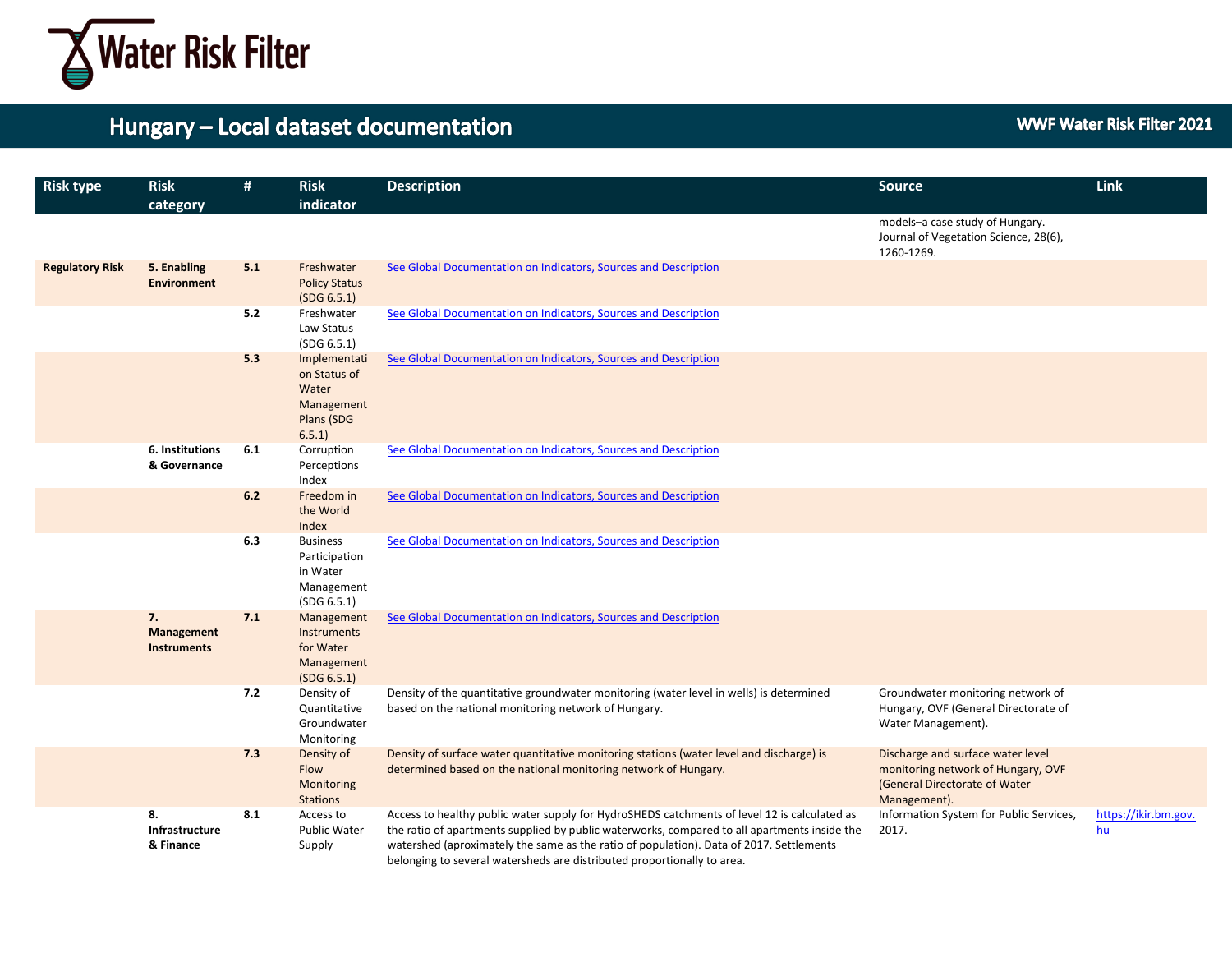

| <b>Risk type</b>            | <b>Risk</b><br>category                  | #    | <b>Risk</b><br>indicator                                                              | <b>Description</b>                                                                                                                                                                                                                                                                                                                                                                                                                                                                                                                                                                                                                                                                                                                                                                                                                                                                                                                              | <b>Source</b>                                                                                                                                                                                                                                                                                                                                                                                                                                                                                                                                                                                                                                                                      | <b>Link</b>                                                                                                                                            |
|-----------------------------|------------------------------------------|------|---------------------------------------------------------------------------------------|-------------------------------------------------------------------------------------------------------------------------------------------------------------------------------------------------------------------------------------------------------------------------------------------------------------------------------------------------------------------------------------------------------------------------------------------------------------------------------------------------------------------------------------------------------------------------------------------------------------------------------------------------------------------------------------------------------------------------------------------------------------------------------------------------------------------------------------------------------------------------------------------------------------------------------------------------|------------------------------------------------------------------------------------------------------------------------------------------------------------------------------------------------------------------------------------------------------------------------------------------------------------------------------------------------------------------------------------------------------------------------------------------------------------------------------------------------------------------------------------------------------------------------------------------------------------------------------------------------------------------------------------|--------------------------------------------------------------------------------------------------------------------------------------------------------|
|                             |                                          | 8.2  | Connection to<br><b>Public Sewer</b><br>System                                        | Access to improved sanitation (i.e. connection to public sewer system) for HydroSHEDS<br>catchments of level 12 is calculated as the ratio of apartments connected to sewer system,<br>compared to all apartments inside the watershed (aproximately the same as the ratio of<br>population). Data of 2017. Considerably lower ratios compared to public water supply is<br>explained with the relativelly big gap in the two branches of urban water inrastructure.<br>Settlements belonging to several watersheds are distributed proportionally to area.                                                                                                                                                                                                                                                                                                                                                                                     | Information System for Public Services,<br>2017.                                                                                                                                                                                                                                                                                                                                                                                                                                                                                                                                                                                                                                   | https://ikir.bm.gov.<br>$hu$                                                                                                                           |
|                             |                                          | 8.3  | Financing for<br>Water<br>Resource<br>Development<br>and<br>Management<br>(SDG 6.5.1) | See Global Documentation on Indicators, Sources and Description                                                                                                                                                                                                                                                                                                                                                                                                                                                                                                                                                                                                                                                                                                                                                                                                                                                                                 |                                                                                                                                                                                                                                                                                                                                                                                                                                                                                                                                                                                                                                                                                    |                                                                                                                                                        |
| Reputational<br><b>Risk</b> | 9. Cultural<br>Importance                | 9.1  | Cultural<br><b>Diversity</b>                                                          | See Global Documentation on Indicators, Sources and Description                                                                                                                                                                                                                                                                                                                                                                                                                                                                                                                                                                                                                                                                                                                                                                                                                                                                                 |                                                                                                                                                                                                                                                                                                                                                                                                                                                                                                                                                                                                                                                                                    |                                                                                                                                                        |
|                             | 10.<br><b>Biodiversity</b><br>Importance | 10.1 | Freshwater<br>Biodiversity                                                            | As a proxy to freshwater biodiversity we used the combination of two sub-indicators:<br>A) Biological status of surface water bodies according to the EU Water Framework Directive.<br>Status classes (1 to 5; excellent to bad) determined for water bodies are transformed to<br>HydroSHEDS_12 as rounded spatial averages.<br>B) Occurrence of bird species in wetlands is expressed as the ratio of observed number of<br>species compared to the maximum number of characteristic species of wetlands with a<br>spatial resolution of 2,5 x 2,5 km (UTM quadrat). The sub-indicator of bird occurrence is<br>calculated for HydroSHEDS_12 as spatial averages of the corresponding UTM quadrat values.<br>The overall risk score related to freshwater biodiversity is the higher value of the two sub-<br>indicators.<br>Companies operating in catchments with higher biodiversity richness are exposed to higher<br>reputational risks. | Surface water biological status,<br>classification by water bodies, Annex<br>6.1 in River Basin Management Plan of<br>Hungary, OVF, 2015.<br>Bird occurrence map:<br>Tanács E. et al.: Az általános<br>ökoszisztéma-állapot indikátorok<br>térképezésének módszertana<br>(Methodology of mapping the general<br>ecosystem status indicators). Report.<br>Ministry of Agriculture, Budapest 2020.<br>Prepared in the framework of the<br>KEHOP-4.3.0-VEKOP-15-2016-00001<br>Strategic Assessments supporting the<br>long term conservation of natural<br>values of community interest as well as<br>the national implementation of the EU<br>Biodiversity Strategy to 2020 project. | https://www.vizugy<br>.hu/index.php?mod<br>ule=vizstrat&progra<br>melemid=149<br>http://www.termes<br>zetem.hu/en/ecosy<br>stem-<br>services/actions-1 |
|                             |                                          | 10.2 | Occurrence of<br>Protected<br><b>Natural Areas</b>                                    | This risk indicator accounts the ratio of protected natural areas (Natura 2000 sites, areas<br>under national level protection, ex lege saline lakes and marshlands, Ramsar sites) inside a<br>HydroSHEDS 12 catchment.<br>Companies operating in catchments with higher ratio of protected natural areas are exposed<br>to higher reputational risks.                                                                                                                                                                                                                                                                                                                                                                                                                                                                                                                                                                                          | Shapes of protected areas are collected<br>and available in digital form in the River<br>Basin Management Plan of Hungary,<br>2015:<br>Map of Natura 2000 areas;<br>Ramsar sites.<br>Databases maintained by the Ministry<br>of Agriculture of Hungary (in shape<br>format):                                                                                                                                                                                                                                                                                                                                                                                                       | https://www.vizugy<br>.hu/index.php?mod<br>ule=vizstrat&progra<br>melemid=149                                                                          |